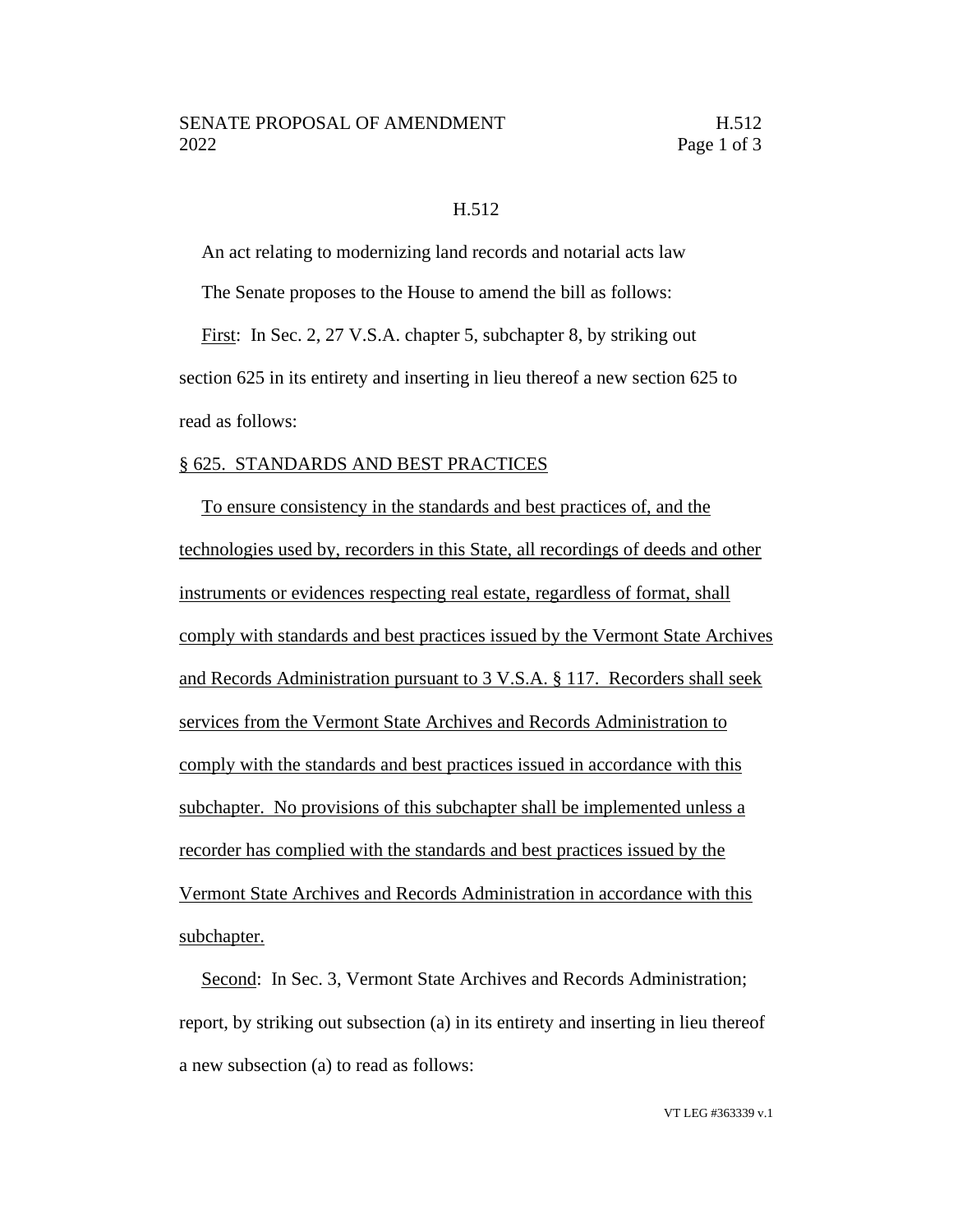(a)(1) On or before January 15, 2024, the Vermont State Archives and Records Administration shall submit a report to the House Committees on Commerce and Economic Development and on Government Operations and the Senate Committees on Economic Development, Housing and General Affairs and on Government Operations concerning the fiscal, governance, and operational sustainability of uniform approaches to the modernization of the acceptance, recording, and availability of deeds and other property records, regardless of format.

(2) For the report required by this subsection, the Vermont State

Archives and Records Administration shall consult with:

(A) the Joint Fiscal Office;

(B) the Vermont League of Cities and Towns;

(C) the Vermont Municipal Clerks' and Treasurers' Association;

(D) representatives from the banking, bar, title insurance, and real

estate industry; and

(E) other interested parties.

Third: In Sec. 5 (effective date), by striking Sec. 5 in its entirety and inserting in lieu thereof a Sec. 6 to read as follows: